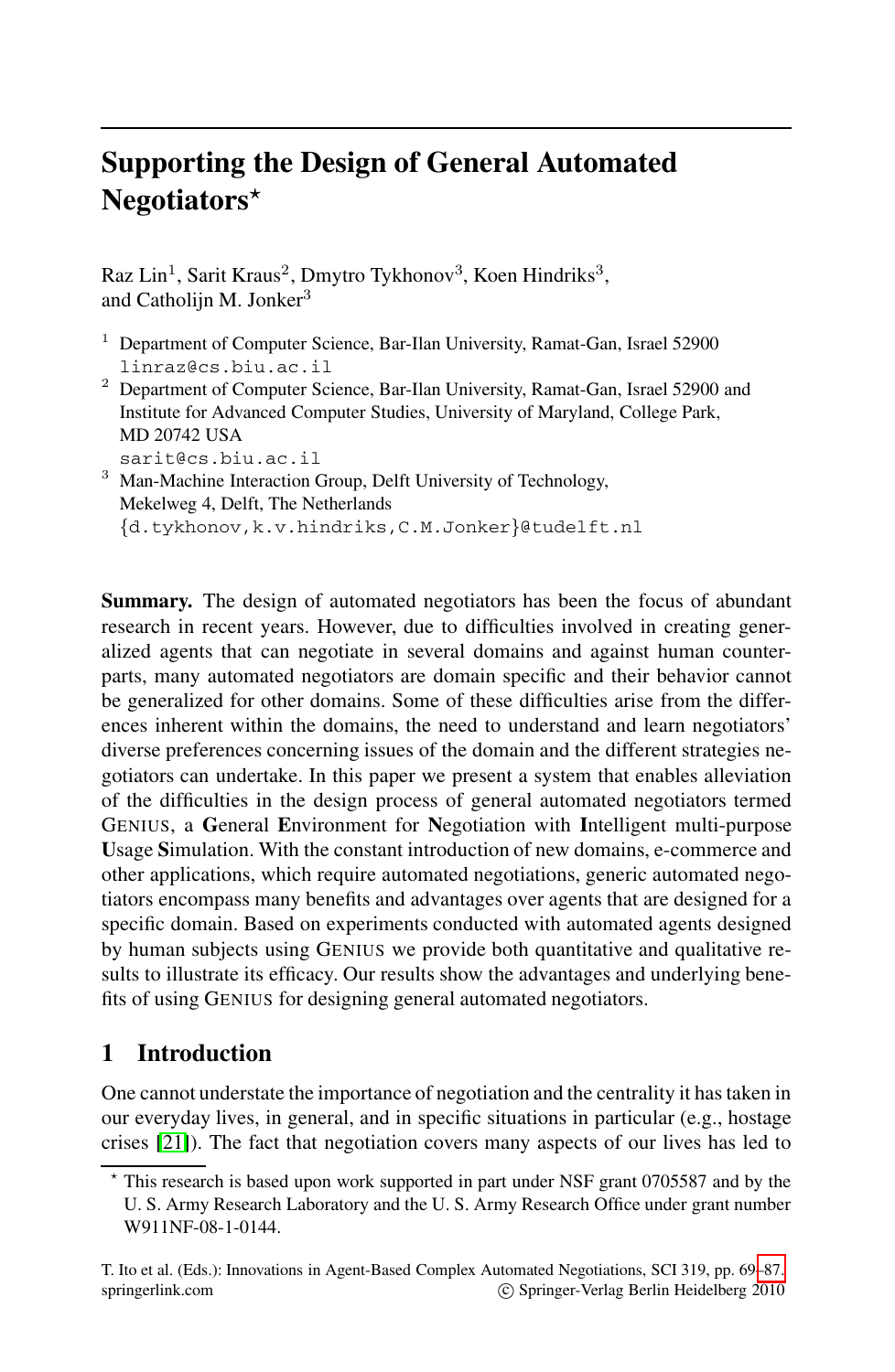extensive research in the area of automated negotiators, that is, automated agents capable of negotiating with other agents in a specific environment. However, when reviewing many [of t](#page-18-1)he agents suggested in the literature (e.g.,  $[3, 5, 19]$ ), one cannot [ign](#page-17-0)ore the fact that most of them lack two key fundamental features, which are, to our belief, most important for the design of successful general automated negotiators.

The first problem emerges from the inherent design of the automated negotiator. While humans can negotiate in different settings and domains, when designing an automated agent a decision should be made whether the agent should be a general purpose negotiator, that is, able to successfully negotiate in many settings and domain-independent (e.g., Lin *et al.* [24]), or suitable for only one specific domain (e.g., Ficici and Pfeffer [6] for the Colored Trail domain, or Kraus and Lehmann [20] for the Diplomacy game). There are obvious advantages for an agent's speci-ficity in a given domain. It allows the agent's designer to construct better strategies that could allow it to negotiate better, in comparison to a more general purpose negotiator. However, this is also one of the major weaknesses of these type of agents. With the c[ons](#page-17-1)[tant](#page-18-2) introduction of new domains, e-commerce and other applications, which require negotiations, the generality of an automated negotiator becomes important, as automated agents tailored to sp[ecifi](#page-18-3)c domain are useless since they cannot be used in the new domains and applications.

The second problem is that automated negotiators should work in open environments. Open environments lack a central mechanism for controlling the agents' behavior, and they may encounter human decision-makers whose behavior is diverse, cannot be captured by a monolithic model, make mistakes, is affected by cognitive, social and cultural factors, etc. [1, 22]. Examples of such environments include online markets, patient care-delivery systems, virtual reality and simulation systems used for training (e.g., the Trading Agent Competition (TAC) [33]).

While the two aforementioned difficulties (and proposed solutions) should be dealt with in more detail, in this paper we do not focus on the design of an efficient automated negotiator; we do not even claim that we have the right "formula" to do so. We do, however, present a tool that aims to help facilitate the *design* and *evaluation* of automated negotiators' strategies. The tool, GENIUS, is a **G**eneral **E**nvironment for **N**egotiation with **I**ntelligent multi-purpose **U**sage **S**imulation. To our knowledge, this is the first tool of its kind that both assists in the *design* of strategies for automated negotiators and also *supports* the evaluation process of the agent. Thus, we believe this tool is very useful for agent designers and can take a central part in the process of designing automated agents. While designing agents can be done in any agent oriented software engineering methodology, GENIUS wraps this in an easy-to-use environment and allows the designers to focus on the development of *strategies* for negotiation in an open environment with multi-attribute utility functions.

GENIUS incorporates several mechanisms that aim to support the design of a general automated negotiator. The first mechanism is an analytical toolbox, which provides a variety of tools to analyze the performance of agents, the outcome of the negotiation and its dynamics. The second mechanism is a repository of domains and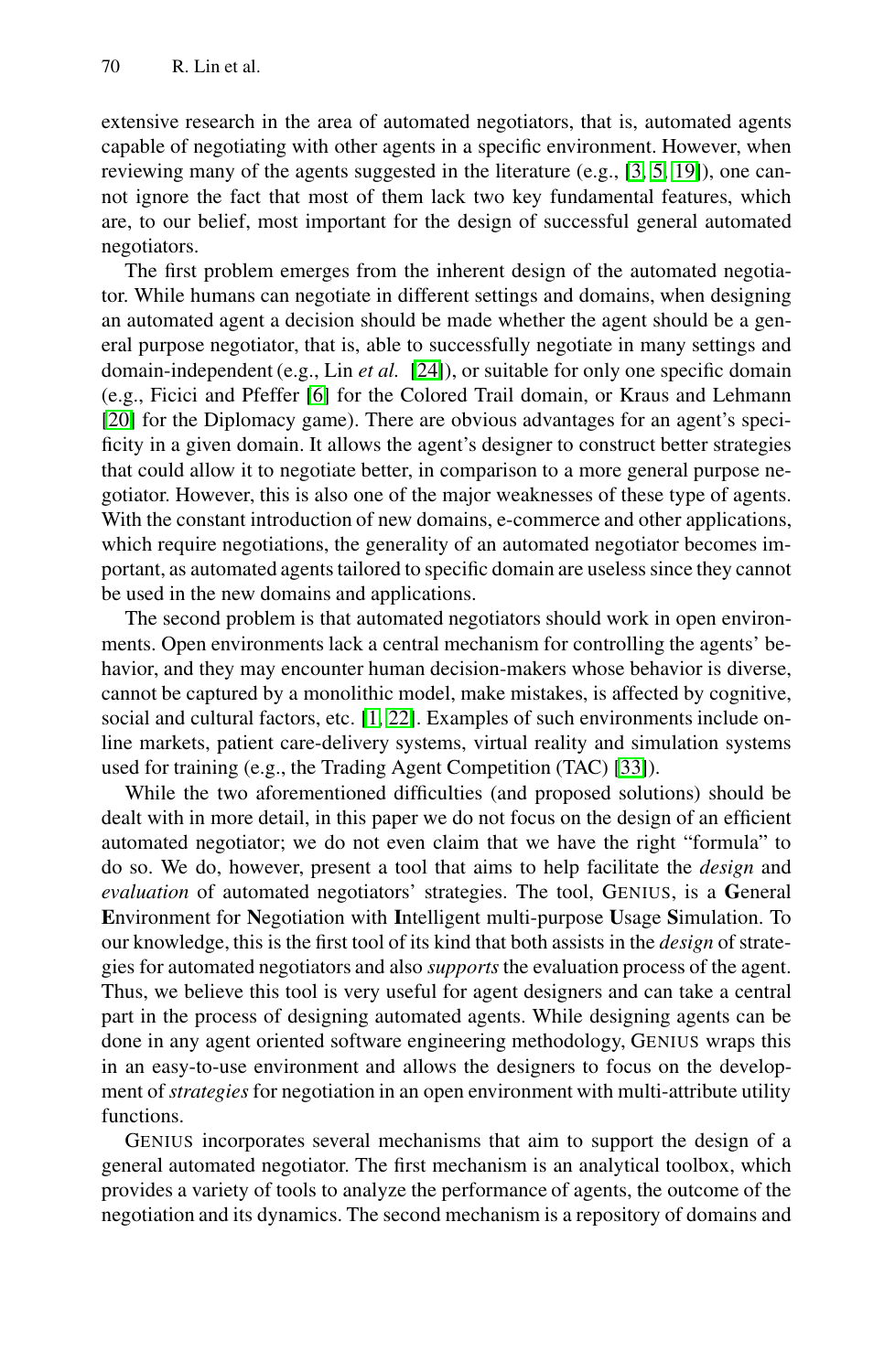utility functions. Lastly, it also comprises repositories of automated negotiators. A comprehensive description of the tool is provided in Section 3.

In addition, GENIUS enables the evaluation of different strategies used by automated agents that were designed using the tool. This is an important contribution as it allows resear[ch](#page--1-0)ers to empirically and *objectively* compare their agents with others in different domains and settings. This is an important contribution with respect to the validation of results reported by researchers with regard to their automated negotiators.

In order to verify its efficacy, GENIUS was introduced to students, who were required to design automated agents for different negotiation tasks. Their agents were evaluated and both quantitative and qualitative results were gathered. A total of 65 automated agents were designed by 65 students. We describe the experimental methodology and results in Section 4. The results support our claim that GENIUS helps and supports the design process of an automated negotiator, from the initial design, through the evaluation of the agent, and re-design and improvements, based on its performance.

We begin by reviewing related research with respect to the design of general automated negotiators.

### **2 Related Work**

Research on general [ag](#page-17-2)ent negotiators has given rise to a broad variety of such agents. The strategies of the agents usually [var](#page-17-3)y from equilibrium strategies, optimal approaches and heuristic[s. H](#page-18-1)ere we focus in particular on agents that are able to conduct bilateral negotiations with incomplete information. Examples of such general agent negotiators in the literature include, among others, Sycara *et al.* [31], who introduce a generic agent called *Bazaar*, Faratin *et [al.](#page-18-4)* [3], who propose an agent that is able to make trade-offs in negotiations and motivated by maximizing the joint utility of the outcome (that is, the agents are utility maximizers that seek Pareto-optimal agreements), Karp *et al.* [15], who take a game-theoretic view and pro[pose](#page-18-5) a negotiation strategy based on game-trees, Jonker *et al.* [14], who propose a negotiation model c[alle](#page-18-6)d *ABMP*, and Lin *et al.* [24], who propose an agent negotiator called *QOAgent*. All of these agents are proposed as agent negotiators that perform well in different domains, i.e. are domain-independent; for an example of an agent negotiator targeted at a particular negotiation domain, see Li *et al.* [23]. The motivation for introducing these agents, however, has varied and has related to diverse topics , such as learning in negotiation, the use of various heuristics, or negotiating with humans. Typically, alternating offer protocols are used where agents exchange offers in turn [30], sometimes with minor modifications as for example Lin *et al.* [24] proposed. Lomuscio *et al.* [25] in their work, offer useful classification of types of agent negotiators. Nonetheless, the important issue of the evaluation of agents' strategies and comparing between different strategies even in the same environment has not been adequately addressed by these researchers.

As we argue that it is useful to have a generic environment for designing and evaluating agent negotiators, we briefly review related work that is explicitly aimed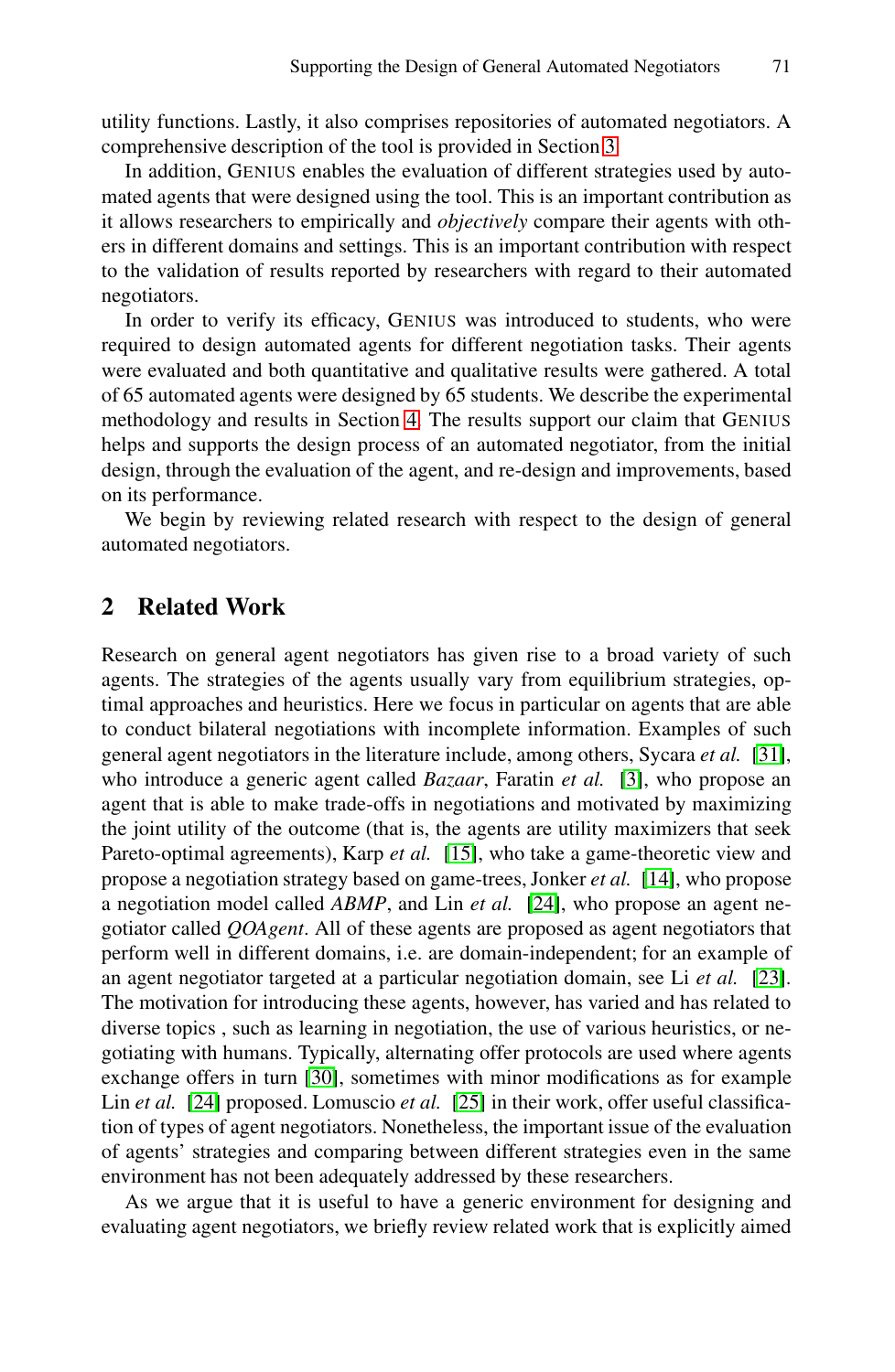at the evaluation of various agent negotiators. Most of th[e](#page-17-5) [w](#page-17-5)ork reported herein concerns the evaluation of v[ario](#page-18-7)us *strategies* for negotiation used by such agents. Although some results were obtained by game-theoretic analysis (e.g. [18, 29]), most results were obtained by means of *simulation* (e.g. [2, 5, 8]). Devaux *et al.* [2] present work comparing agents negotiating in internet agent-based markets. In particular, they compare a strategy of their own agent with behavioral based strategies taken from the literature [3]. The simulations are performed with an abstract domain where agents need to negotiate the price of a product. Similarly, Henderson *et al.* [8] present results of a comparison of various negotiation strategies' performance in a simulated car hire scenario. Finally, Matos *et al.* [27] conducted experiments to determine the most successful strategies using an evolutionary approach in an abstract d[om](#page-18-8)ain called the *service-oriented domain*.

Even though several of the approaches mentioned use a rather abstract domain with a range of parameters that may be varied, we argue that the focus on a single domain in most simulations is restrictive. A similar argument to this end has been put forward in [12]. The analysis of agent negotiators in multiple domains may significantly improve the performance of such agents. To the best of our knowledge, this is the first time that quantitative and qualitative evidence is presented to substantiate this claim.

Manisterski *et al.* [26] discuss how people who design agent negotiators change their design over time. They study how students changed their design of a trading agent that negotiates in an open environment. After initial design of their agents, human designers obtained additional information about the performance of their agents by receiving logs of negotiations between their agents and agents designed b[y o](#page-18-9)thers. These logs provided the means to analyze the negotiation behavior, and an opportunity to improve the performance of the agents. The GENIUS environment discussed here provides a tool that supports such analysis, [subs](#page-17-6)equent improvement of the design, and structures the enhancement process.

With regard to systems that facilitate the actual design of agents or agent strategies in negotiations, few systems are close to our line of suggested work. Most of the systems that can be somewhat related to the main focus of our paper are negotiation support systems (e.g., the Interactive Computer-Assisted Negotiation Support system (ICANS) [32], the InterNeg Support Program for Intercultural REsearch (INS[PIR](#page-17-7)E)), however, they do not deal with the combination of both the evaluation of strategies and the facilitation of automated negotiator's design. INSPIRE [17] is a Web-based negotiation support system, which primary goal is to facilitate negotiation research in an international environment. The system enables negotiation between two humans and collects data about negotiations and has some basic functionality for the analysis of the agreements, such as calculation of the utility of an agreement and exchanged offers. However, it does not allow integration of an automated negotiating agent and thus does not include repositories of agents as we propose. Perhaps Neg-o-Net [7] is the most similar to GENIUS than all other support systems. The Neg-o-Net model is a generic agent-based computational simulation model for capturing multi-agency negotiations concerning resource and environmental management decisions. Neg-o-Net model includes both negotiation algorithm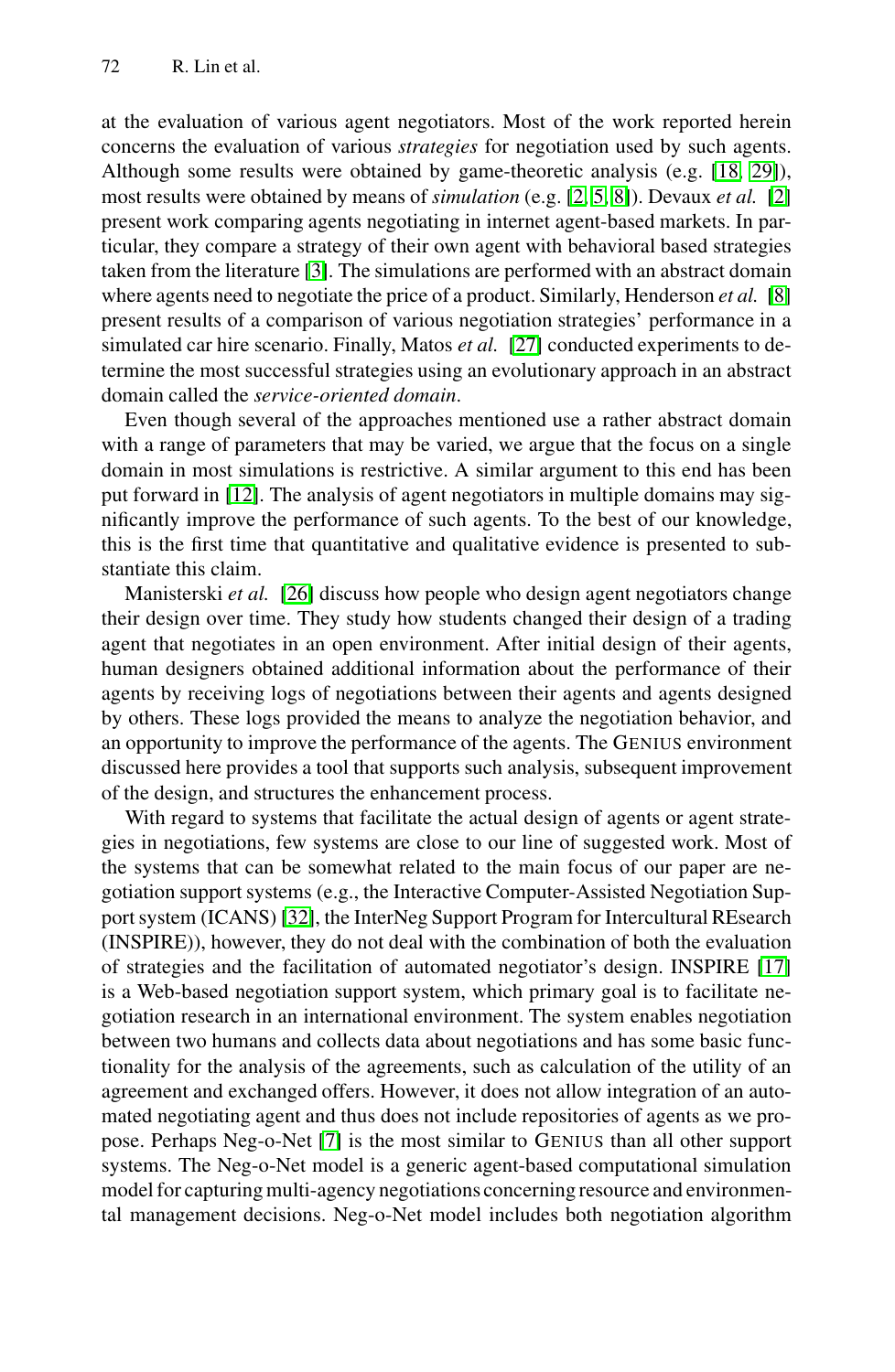and agent models. Agent's preferences are modeled using digraphs (scripts). Nodes represent states of the agent that can be achieved by performing actions (arcs). Each state is evaluated using utility functions. The user can modify agent's script to model his/her preferences w.r.t. states and actions. Yet, their system does not allow for the incorporation of human negotiators, but only automated ones. Moreover, they do not provide any evaluation mechanism of the strategies as GENIUS provides.

We continue with a detailed description of the GENIUS system, followed by the experiments we conducted and the results.

### **3 The GENIUS System**

GENIUS is a **G**eneral **E**nvironment for **N**egotiation with **I**ntelligent multi-purpose **U**sage **S**imulation. The aim of the tool is to facilitate the design of negotiation strategies. Using GENIUS programmers can focus mainly on the strategy design. This is achieved by GENIUS by providing both a flexible and easy-to-use environment for implementing agents and mechanisms that support the strategy design and analysis of the agents.

GENIUS enables negotiation between automated agents, as well as humans. Human negotiators and automated ones can be joined in a single negotiation session. Human negotiators interact with GENIUS via a graphical user interface (GUI). GUIs included in GENIUS allow the human negotiator to exchange offers with his/her counterpart, to keep track of them, and consult with his/her own preference profile (that is, a utility score assigned to each issue of the negotiation) to evaluate the offers. Figure 1 shows an example of a human negotiator GUI. For automated agents, GENIUS provides skeleton classes to help designers implement their negotiating agents. It provides functionality to access information about the negotiation domain and the preference profile of the agent. An interaction component of GENIUS manages the rules of encounter or protocol that regulates the agent's interaction in the negotiation. This allows the agent designer to focus on the design of the agent, and eliminates the need to implement the communication protocol or the negotiation protocol. Existing agents can be easily integrated in the GENIUS by means of  $adapters<sup>1</sup>$ .

When designing an automated agent, the designer needs to take into account the environment in which the agent will operate. Then, the agent can be best tailored to the specific environment to achieve the most efficient outcomes. The environment dete[rmi](#page-17-8)nes several parameters which dictate the number of negotiators taking part in the negotiation, the time frame of the negotiation and the issues on which the negotiation is being conducted. The number of parties participating in the negotiation process can be two (bilateral negotiations) or more (multilateral negotiations). For example, in a market there can be one seller but many buyers, all involved in negotiating over a certain item. On the other hand, if the item is common, there may also be many sellers taking part in the negotiation process.

 $1$  Indeed as was shown in [10].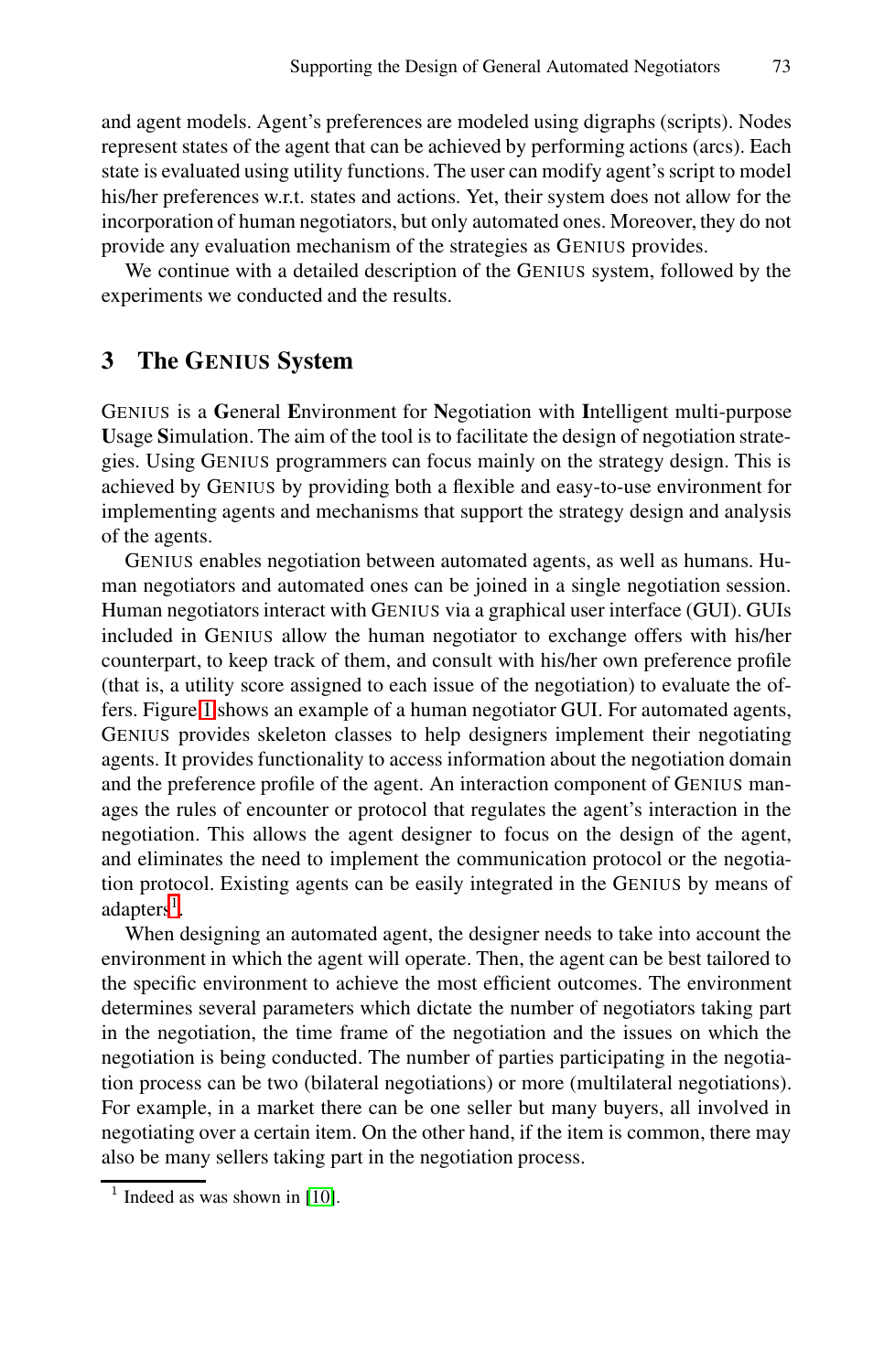

**Fig. 1.** An example of the GUI interface of GENIUS for human negotiators during a specific negotiation session.

[Th](#page-18-10)e negotiation environment also consists of a set of objectives and issues to be resolved. Various types of issues can be involved, including discrete enumerated value sets, integer-value sets, and real-value sets. A negotiation consists of multi-attribute issues if the parties have to negotiate an agreement which involves several attributes for each issue. Negotiations that involves multi-attribute issues allow making complex decis[ions](#page-18-5) while taking into account multiple factors [16]. The negotiation environment can consist of non-cooperative negotiators or cooperative negotiators. Generally speaking, cooperative agents try to maximize their combined joint utilities (e.g., see [34]) while non-cooperative agents try to maximize their own utilities regardless of the other sides' utilities.

Finally, the negotiation protocol defines the formal interaction between the negotiators: whether the negotiation is done only once (one-shot) or repeatedly, and how the exchange of offers between the agents is conducted. A common exchange of offers model is the alternating offers model [30]. In addition, the protocol states whether agreements are enforceable or not, and whether the negotiation has a finite or infinite horizon. The negotiation is said to have a finite horizon if the length of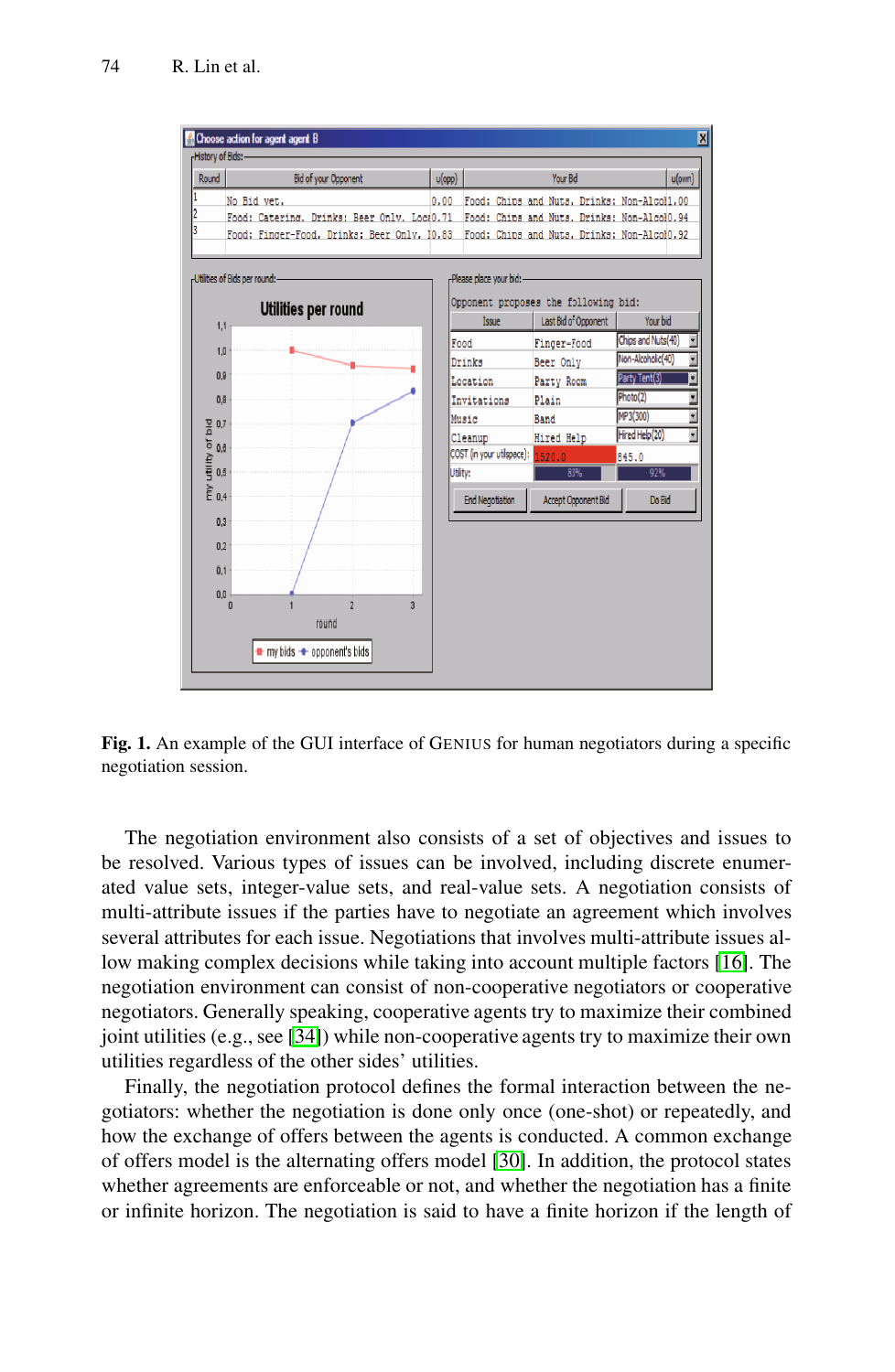

**Fig. 2.** An example of GENIUS' main user interface, showing the results of a specific negotiation session.

every possible history of the negotiation is finite. In this respect, time costs may also be assigned and they may increase or decrease the utility of the negotiator.

Figure 3 depicts the different variations in the settings. GENIUS provide a testbed which allows the designer to easily vary and change these negotiation parameters.

GENIUS provides a flexible simulation environment. A researcher can setup a single negotiation session or a tournament via the GUI simulation (see Figure 2) using the negotiation domains and preference profiles from a repository (top left corner of the GUI simulation), and choose strategies for the negotiating parties (top bottom corner of the GUI simulation). For this purpose, a graphical user interface layer provides options to create a negotiation domain, defines agent preferences, allows human user(s) to participate in a negotiation, and reviews performance and benchmark results of agents that conducted a negotiation. This also includes defining different preferences for each role.

A negotiation domain is a specification of the objectives and issues to be resolved by means of negotiation. Objectives allow to define a tree-like structure with either other objectives again or issues as children. Various types of issues are allowed, including discrete enumerated value sets, integer-valued sets, real-valued sets, as well as a special type of issue called price issue. Additionally, a specification of a negotiation domain may introduce constraints on acceptable outcomes.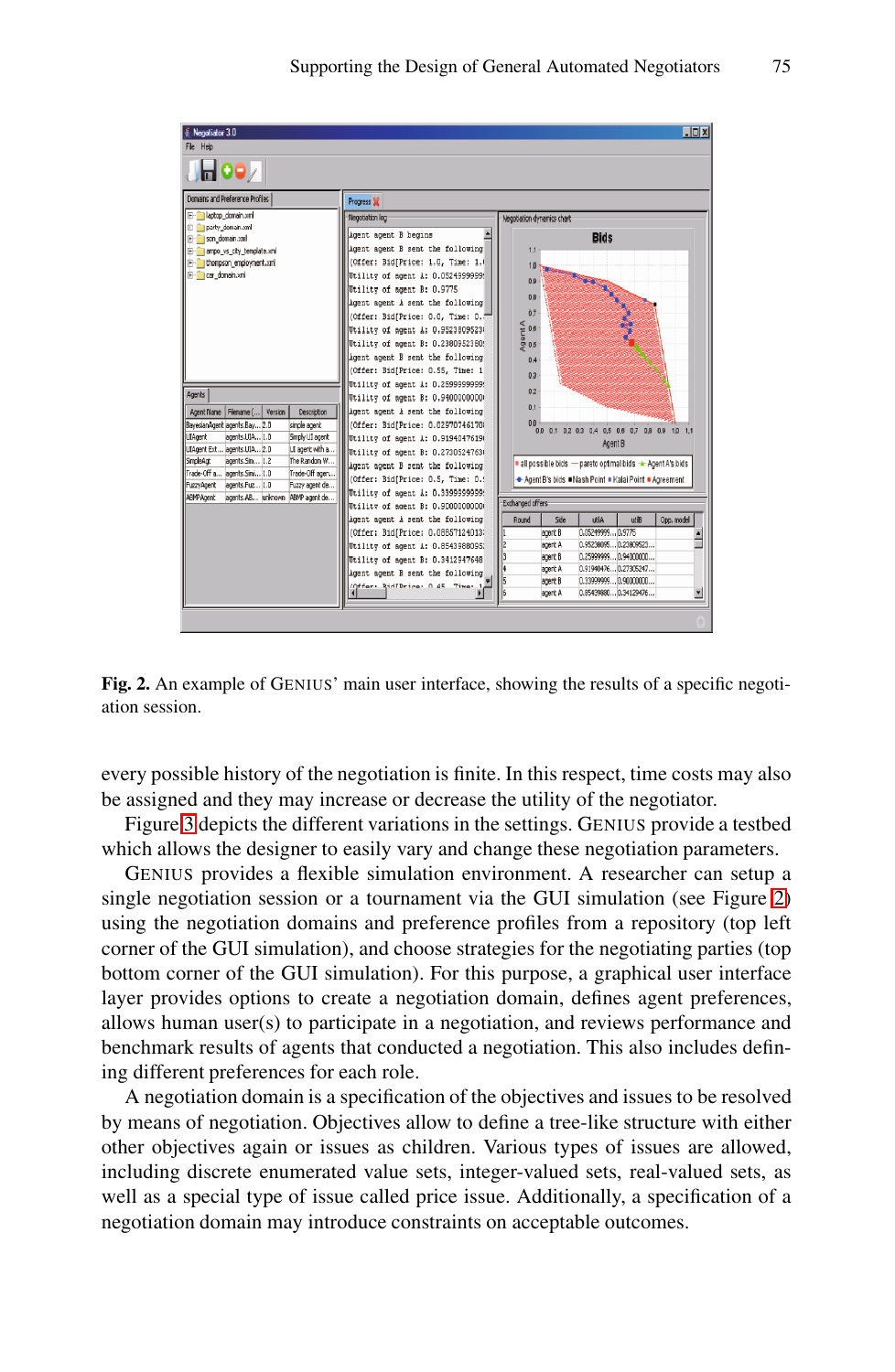

**Fig. 3.** Variations of the negotiation settings.

A preference profile specifies the prefere[nces](#page-18-11) regarding possible outcomes of an agent. This can be considered a function mapping outcomes of a negotiation domain on the level of satisfaction of an agent associated with that outcome. The structure of a preference profile for obvious reasons resembles that of a domain specification. The tree-like structure enable[s sp](#page-17-9)ecification of relative priorities of parts of the tree.

Seven negotiation domains are currently collected in the repository of GENIUS. Each domain h[as](#page-17-10) at least two prefer[ence](#page-18-1) profiles required for bilateral negotiations. The number of issues in the domains ranges from 3 to 10, where the largest negotiation domain in the repository is the AMPO vs City taken from [28], and has over 7,000,000 possible agreements. Issues in the repository have different predictabilities of the evaluation of alternatives. Issues are considered predictable when even though the actual evaluation function for the issue is unknown, it is possible to guess some of [its](#page-18-11) global properties (for more details, see [12]). The repository of strategies currently contains six automated negotiation strategies, such as the ABMP strategy [13], the Zero-Intelligence strategy [9], the QO-strategy [24], the Bayesian strategy [11] and others. The repositories of domains and of agents allow agent designers test their agents on the different domains and against different kind of agents and strategies.

GENIUS provides an analytical toolbox for evaluating negotiation strategies. The toolbox calculates optimal solutions, such as the Pareto efficient frontier, Nash product and Kalai-Smorodinsky [28]. These solutions are visually shown to the negotiator or the designer of the automated agent, as depicted in the top right corner of Figure 2. We can see all the possible agreements in the domain (all dotted areas) where the highest and most right lines denote the Pareto efficient frontier. During the negotiation each side can see the distance of its offers from this Pareto frontier as well as the distance from previous offers (as shown by the two lines inside the curve).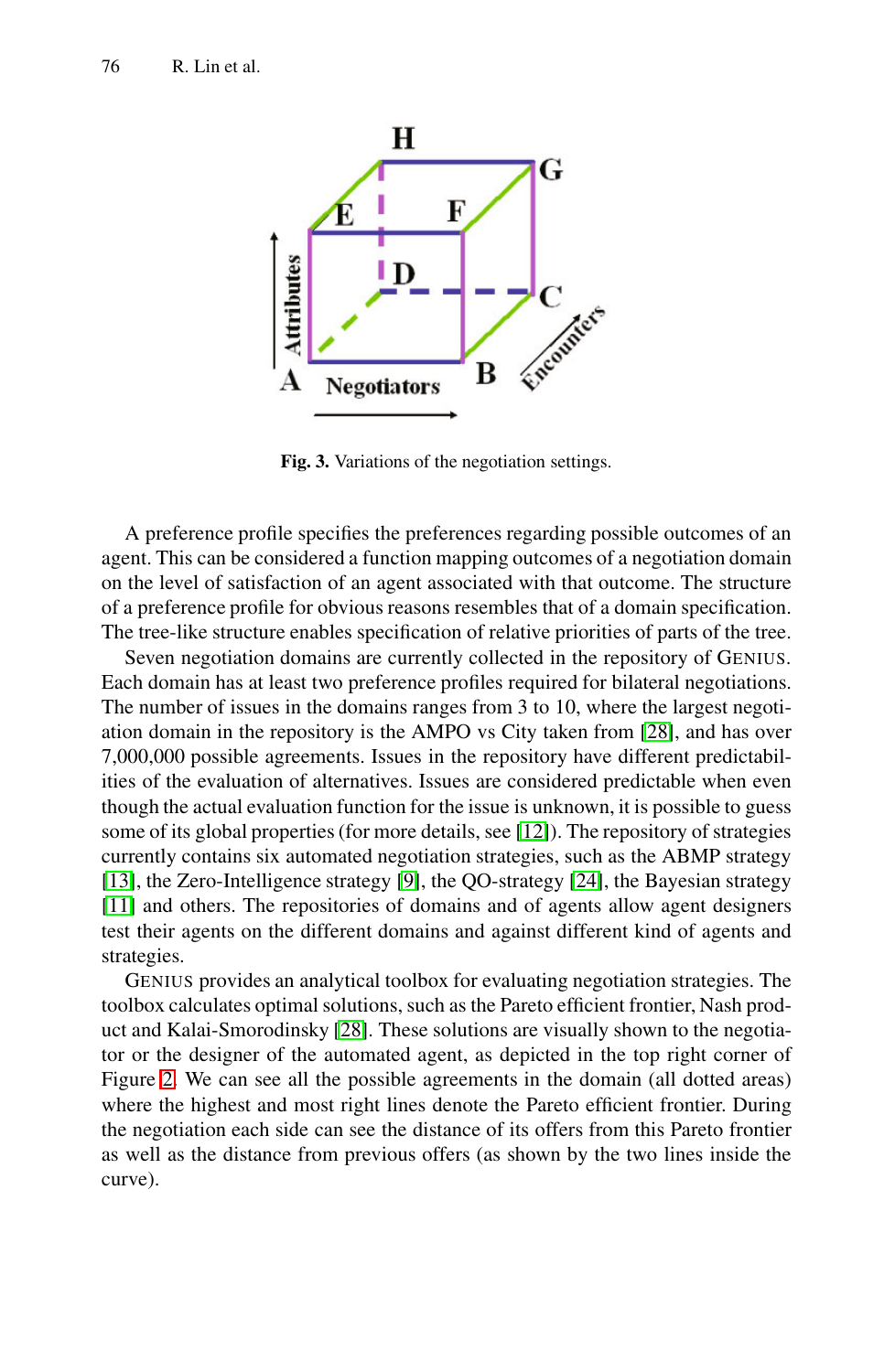Using the analytical toolbox one can analyze the dynamic properties of a negotiation session, such as a classification of negotiation moves (a step-wise analysis of moves) and the sensitivity to a counterpart's preferences measure, as suggested by Hindriks *et al.* [9]. For example, one can see whether his/her strategy is concession oriented, i.e., steps are intended to be concessions, but in fact some of these steps might be *unfortunate*, namely, although from the receiver's perception the proposer of the offer is conceding, the offer is actually worse than the previous offer. The result of the analysis can help agent designers improve their agents.

Moreover, negotiating agents designed using heuristic approaches need extensive evaluation, typically [th](#page-8-0)rough simulations and empirical analysis, as it is usually hard to predict precisely how the system and the constituent agents will behave in a wide variety of circumstances. To do so, there is a genuine need for the development of a best practice repository for negotiation techniques. That is, a coherent resource that describes which negotiation techniques are best suited to a given type of problem or domain. Repositories of agents and negotiation domains available in GENIUS make it an attractive tool for test bedding negotiating agents. To steer the research in the area of negotiating agents an Automated Negotiating Agents Competition is organized using the GENIUS environment<sup>2</sup>.

### **4 Experiments**

The experiments described below were conducted in order to test the efficacy of the mechanisms incorporated into GENIUS. Prior to these experiments we verified that GENIUS indeed facilitates the flexible creation of tournaments. As an example, in [9] we evaluated several negotiation strategies in a tournament setup where every negotiation strategy had to negotiate on several different negotiation domains with various p[ref](#page-17-10)[eren](#page-17-9)ce profiles and against a range of negotiation strategies used by different opponents. As a result, we found that negotiation strategies that are designated as generic and are meant to perform well independent of the domain, nevertheless may be inefficient in particular negotiation setups. For example, the Trade-Off strategy, introduced in [3], shows excellent performance when confronted with itself but its performance is not as good when negotiating against an agent that uses a suboptimal strategy. Furthermore, evidently the characteristics of the negotiation domain and preference profiles, such as the number of issues, the opposition of the preferences and their predictability [9, 12], play a significant role in the performance of negotiation strategies. These results were obtained with the help of the analytical toolbox in GENIUS using GENIUS's repositories of domains, preference profiles, and strategies.

<span id="page-8-0"></span>In the experiments we present in this paper, human subjects were instructed to design automated agents that will negotiate with other automated agents in a tournament in an open environment. The experiments were conducted in several phases in order to validate the results. These experiment results show that GENIUS indeed supports the design of general automated negotiators. In the following subsections

<sup>2</sup> For more details on ANAC competition see: http://mmi.tudelft.nl/negotiation/tournament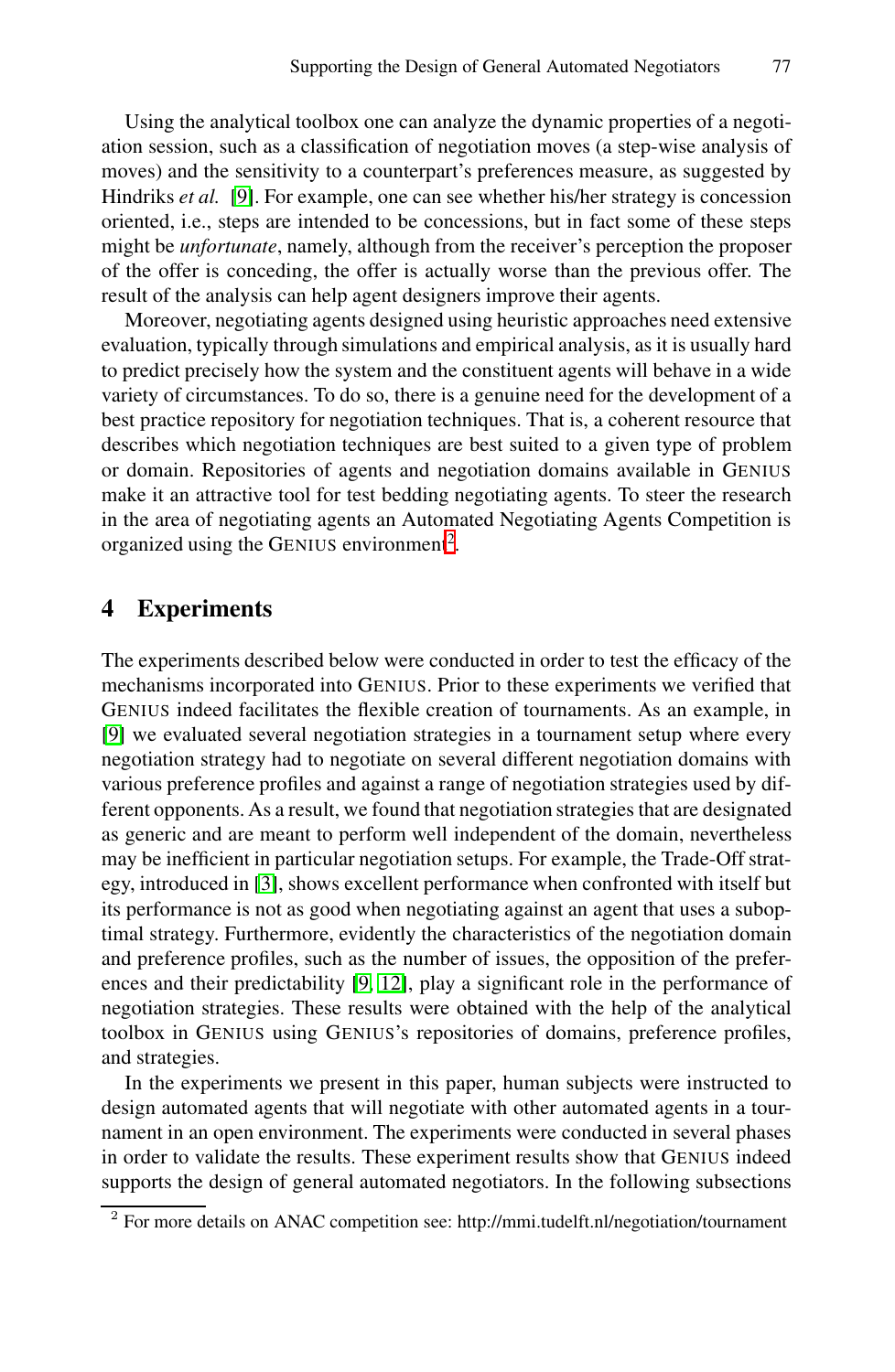we describe the negotiation domains, the experimental methodology and we review the results. We begin by presenting the negotiation domains.

### **4.1 Experimental Domain**

While the first experiment was only run on one domain, the second experiment was run on three domains. In the first two domains we modeled three possible agent types, and thus a set of six different utility functions was created for each domain. In the third domain only one type was possible for the different roles. The different types of agents describe the different approaches towards the negotiation process and the other party. For example, the different approaches can describe the importance each agent associates with the effects of the agreement over time. One agent might have a long term orientation regarding the final agreement. This type of agent would favor agreements concerned more with future outcomes of the negotiations, than those focusing only on solving the present problem. On the other hand, another agent might have a short term orientation which focuses on solving only the burning issues under negotiation without dealing with future aspects that might arise from the [ne](#page-18-1)gotiation or its solutions. Finally, there can also be agents with a compromise orientation. These agents try to find the middle grounds between the possible agreements.

Each negotiator was assigned a utility function at the beginning of the negotiations but had incomplete information regarding the counterpart's utility. That is, the different possible types of the counterpart were public knowledge, but the exact type of the counterpart was unknown.

We describe the three domains in the following subsections. The first two domains are taken from [24], in which they were used for negotiations by human negotiators as well as automated ones. The third domain is taken from the Dispute Resolution Research Center at Kellogg School of Management.

### **4.1.1 The World Health Organization's Framework Convention on Tobacco Control Domain**

In this scenario England and Zimbabwe negotiate in order to reach an agreement evolving from the World Health Organization's Framework Convention on Tobacco Control, the world's first public health treaty. The principal goal of the convention is "to protect present and future generations from the devastating health, social, environmental and economic consequences of tobacco consumption and exposure to tobacco smoke."

The leaders of both countries are about to meet at a long scheduled summit. They must reach an agreement on 4 issues, each with several attributes:

- 1. The total amount to be deposited into the Global, Tobacco Fund to aid countries seeking to rid themselves of economic dependence on tobacco production;
- 2. Impact on other aid programs;
- 3. Trade issues;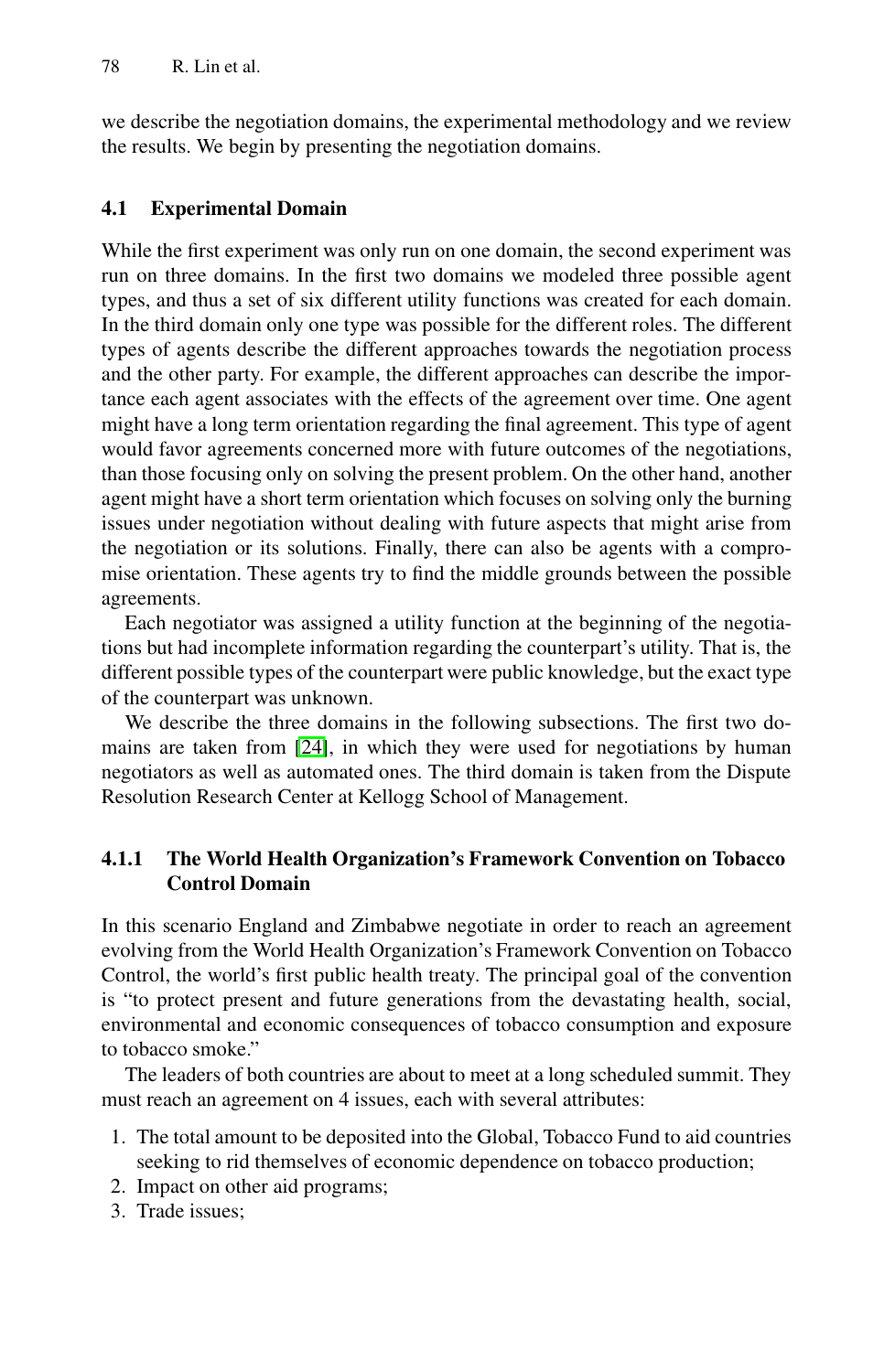4. Creation of a forum to explore comparable arrangements for other long-term health issues.

Consequently, a total of 576 possible agreements exist in this domain. While for the first two issues there are contradictory preferences for England and Zimbabwe, for the last two issues there are options which might be jointly preferred by both sides.

### <span id="page-10-0"></span>**4.1.2 The Job Candidate Domain**

In this scenario, a negotiation takes place after a successful job interview between an employer and a job candidate. In the negotiation both the employer and the job candidate wish to formalize the hiring terms and conditions of the applicant. In contrast to the England-Zimbabwe scenario, some issues *must* be agreed upon to achieve even a partial agreement. Below are the issues under negotiation:

- 1. Salary;
- 2. Job description;
- 3. Social benefits;
- 4. Promotion possibilities;
- 5. Working hours.

In this scenario, a total of 1,296 possible agreements exist.

### <span id="page-10-1"></span>**4.1.3 The Class Project Domain**

In this scenario, Bob and Alice need to decide on a final project plan. In contrast to the other two domains, in this domain the utility preferences of both sides are completely symmetric. For each issue, five possible values are negotiable. The issues under negotiation are:

- 1. Project's topic;
- 2. Project's type;
- 3. Method of presentation;
- 4. Completion time;
- 5. Preparation time;
- 6. Meeting times.

This is also the largest scenario of all three, in terms of possible agreements. In this scenario, a total of 15,625 possible agreements exist. Yet, unlike the previous domains, only one type for each role was possible.

### **4.2 Experimental Methodology**

We evaluated the process of the agents design by requiring computer science undergraduate and graduate students to design automated agents. These agents were matched twice in a tournament with all other agents. After each tournament, the students were exposed to one of the mechanisms of GENIUS and were allowed to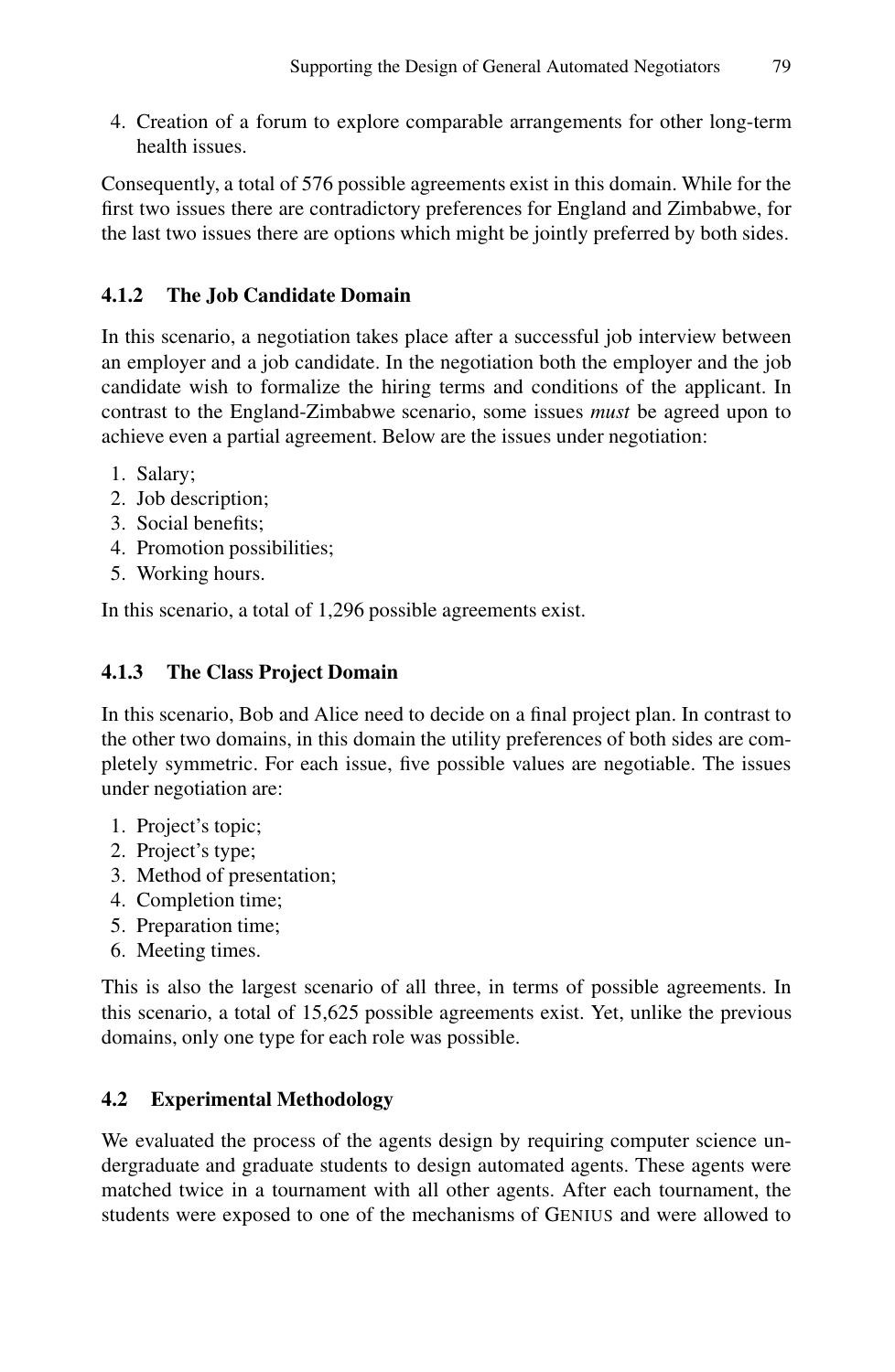re-design their agent. Then, they were matched again in a tournament. In addition, after the students submitted their new agents, they were required to fill in questionnaires and evaluate the design process of their agents.

We conducted two experiments. In the first, we evaluated the efficacy of the analytical toolbox. The second experiment was designed to enable evaluation of the efficacy of the repositories of domains and repositories o[f agen](#page-10-0)ts. We describe both experiments in the following subsections.

### **4.2.1 Evaluation of the [Anal](#page-17-11)ytical Toolbox**

In the first experiment, 51 undergraduate stud[ents](#page-17-12) were required to design an automated negotiator using the GENIUS environment. The students were instructed to design an automated negotiator which will be able to negotiate in several domains, however, they were only given the Job Candidate domain described in Section 4.1.2 as an example. In addition, three automated negotiators were supplied with the tool<sup>3</sup>:

- 1. An agent that follows the Bayesian strategy [11];
- 2. Another automated agent that follows the Agent-Based Market Places (ABMP) strategy, which is a concession-oriented negotiation strategy [13], though, the strategy itself was not explained to the students;
- 3. A simple agent that sorts all possible offers according to their utility and sends them one-by-one to the opponent starting with the highest utility.

In the first phase, the students were unaware of the analytical toolbox (which was also removed from the environment and the code). After the students submitted their agent, they were given an upgraded environment which included the analytical toolbox. They were given an explanation about its features. Then they were allocated several days in which they could use it to re-design their agent.

The students' agents were evaluated three times. The first time included running the first phase agents against all other agents. Thus, each agent was matched against all 51 agents (including itself), each time under a different role. That is, each agent participated in 102 negotiations, and a total of 5,202 simulations were executed. The second time, each revised agent was matched against all 51 revised agents (including itself). This allowed us to validate the efficacy of the analytical toolbox by comparing the performance of each revised agent to its original performance. The third time included running the revised agents against each other using a new domain, the England-Zimbabwe domain, which they were unaware of during the design process. This allowed us to evaluate whether the analytical toolbox by itself is or is not suffice for designing generalized agents.

### **4.2.2 Evaluation of the Domain and Agent Repositories**

In this experiment, like the previous experiment, 14 graduate students were required to design an automated negotiator using the GENIUS environment. They were also

<sup>&</sup>lt;sup>3</sup> The agents were supplied with their code to also demonstrate to the students the use of skeleton classes.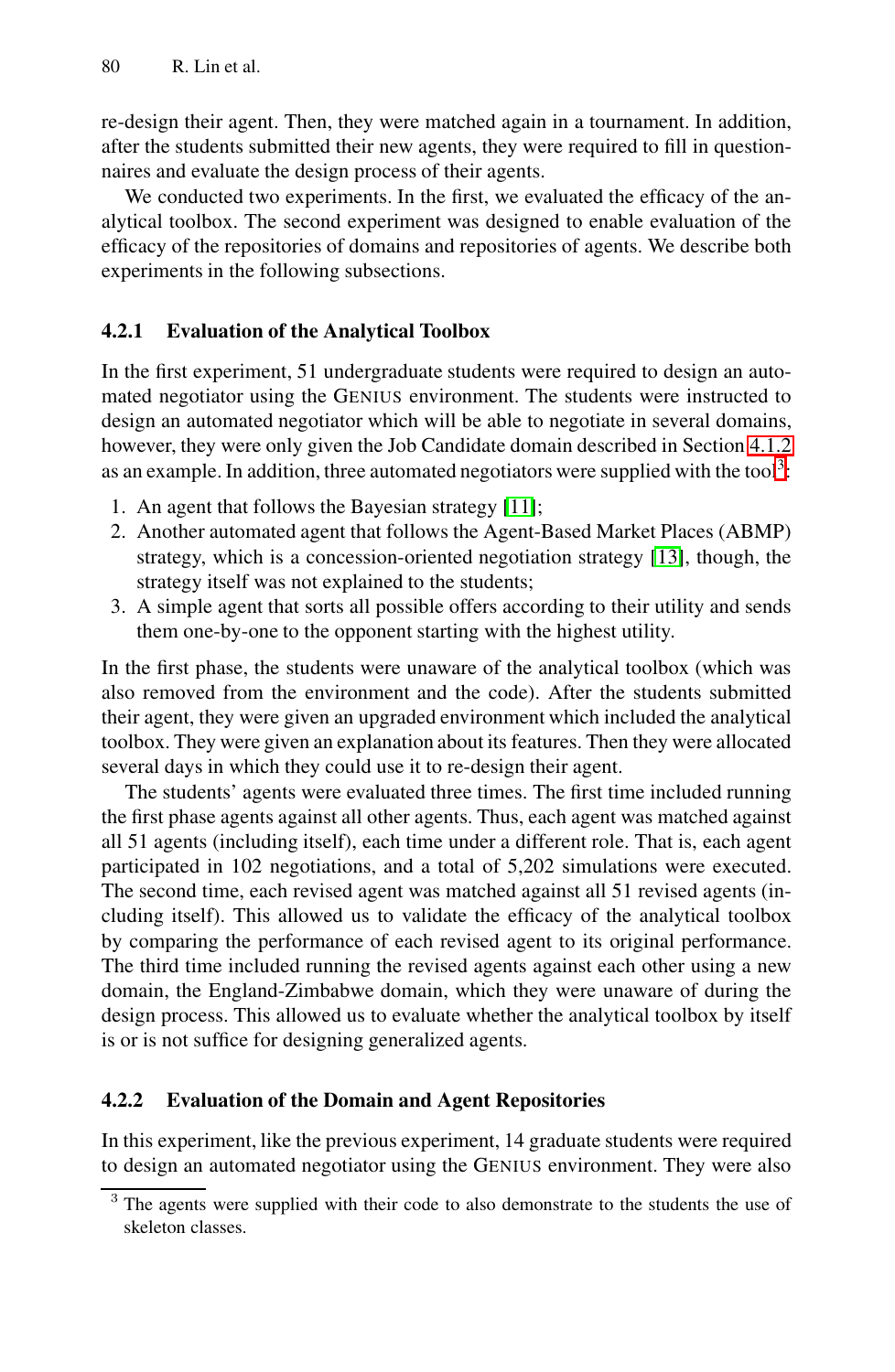instructed that their task is to design an efficient negotiator that will be matched with all other automated negotiators. Throughout the design process they were unaware of the analytical toolbox. In the first part of the exercise they were given the Job Candidate domain as an example. After their submissions, they were given an additional domain, the England-Zimbabwe domain described in Section 4.1.1. As in the previous experiment, they were allocated several days in which they could re-design their agents based on the new introduced domain. Furthermore, half of the students were given logs of all their matches during the tournament. The logs included detailed information of the negotiation process.

In this experiment the students' agents were evaluated four times. The first time included running the first phase agents against all other agents. Thus, each agent was matched against all 14 agents (including itself). The agents were run twice. Once on the domain that was known to them during the design of the original agents, i.e., the Job Candidate domain, and once in the England-Zimbabwe domain which they were unaware of at the time. The second time, each revised agent was matched against all 14 revised agents in the Job Candidate domain and in the England-Zimbabwe domain, respectively. This allowed us to validate the efficacy of both the introduction of a new domain and the usage of logs of past negotiations by comparing the performance of each revised agent to its original performance. Lastly, we ran the students' agents against each other using a new domain, the Class Project domain, which the designers were unaware of during the entire design process. Again, we ran both the original agents and the revised agents. This allowed us to evaluate whether or not the two given domains were suffice for designing efficient generalized agents.

### **4.3 Experimental Results**

The main goal of the experiments was to verify that the mechanisms in GENIUS assist in alleviating the difficulties in designing efficient general automated negotiators.

As we mentioned earlier, we experimented in three distinct domains. The utility values ranged from -575 to 895 [fo](#page--1-1)r the England role and from -680 to 830 for the Zimbabwe role; in the Job Candidate domain from 170 to 620 for the employer role and from 60 to 635 for the job candidate role, and in the Class Project domain from 0 to 29,200 for both sides.

#### **4.3.1 Experiments with the Analytical Toolbox**

We evaluate the design of the agents using both quantitative results and qualitative results. The quantitative results, presented in Table 1, comprise a comparison of the agents' performance in the different settings of the experiments, while the qualitative results are gathered from the questionnaires the subjects filled in after the submission of the revised agents.

The average utility gained by all the revised agents was 525 when playing the role of the employer and 505 when playing the role of the job candidate. These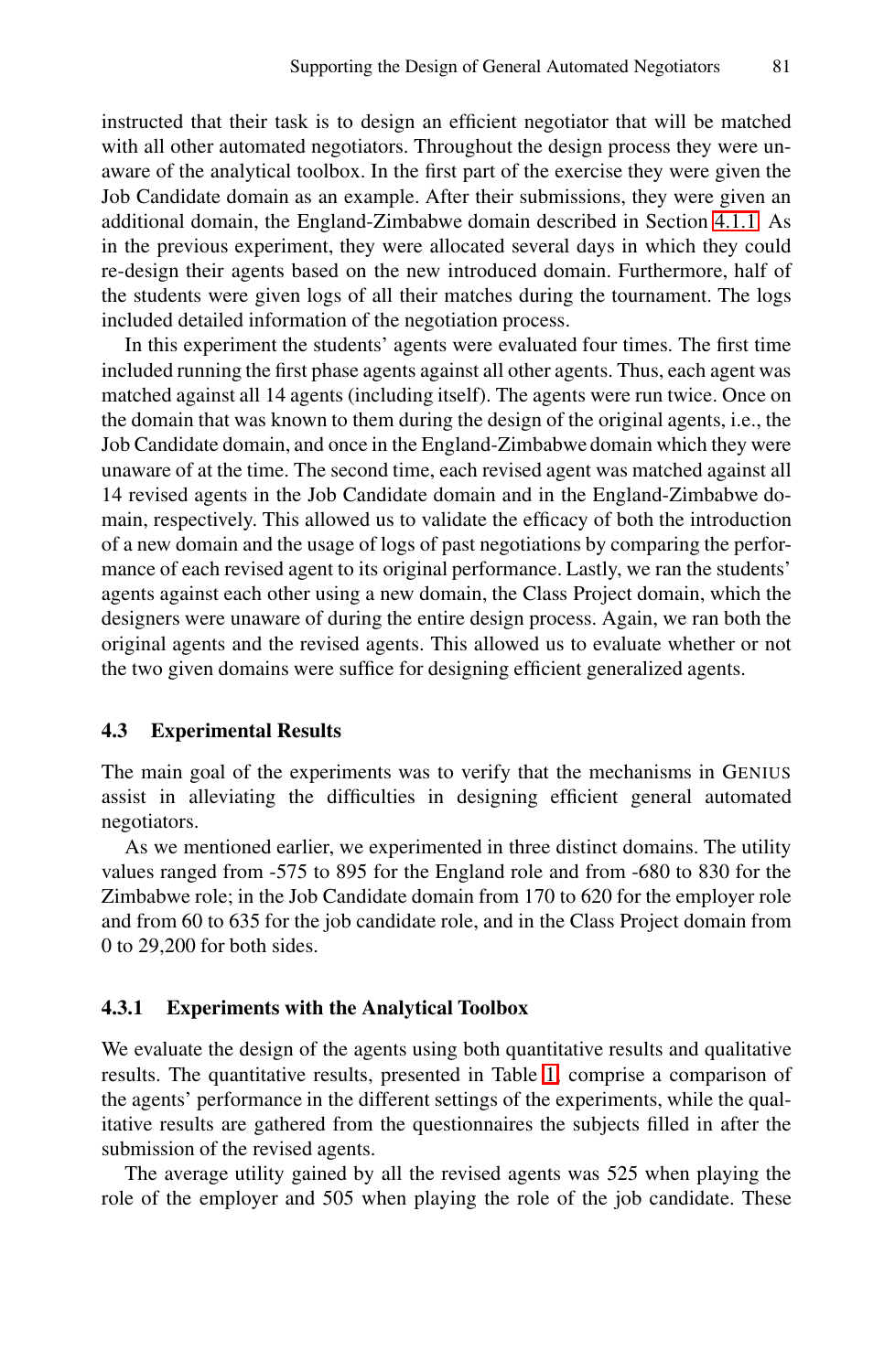**Table 1.** Average utility values gained by the automated agents before and after being exposed to the analytical toolbox.

| Approach/Role Employer Job Candidate |     |
|--------------------------------------|-----|
| Original Agents 517                  | 490 |
| Revised Agents 525                   | 505 |

averages are significantly higher (using t-test with  $p$ -value  $< 0.001$ ) in both roles as compared to the average utilities of the original agents (517 and 490, respectively).

In order to assess the ease of use of the GENIUS environment in creating generalized agents, as well as how helpful the analytical toolbox was, the students were asked to answer several questions on a questionnaire they were administered. 67% of the students indicated that they re-designed their agent in the second part, after being introduced to the analytical toolbox, and [79](#page--1-2).6% used it to gain a better understanding of the negotiation and to redesign their agents. Moreover, in a scale of 1 (being the lowest) to 7 (being the highest), the students rated the helpfulness of the tool in understanding the dynamics of the negotiation and the strategy of their agent with an average of 4.06. The students indicated that the tool enabled them to attain a clearer view of the negotiation dynamics by visualizing the spectrum of offers and their utilities, and understand which offers to accept and which offers to propose. Some students also commented that the tool helped them verify that their implemented strategy was indeed as they had intended it to be. Figure 4 presents the total rating the students gave for the helpfulness of the analytical toolbox.



**Fig. 4.** Rating of the helpfulness of the analytical toolbox.

It is interesting to note that most students indicated that they designed their agent to play as if they were the negotiator (an average score of 4.54), yet they also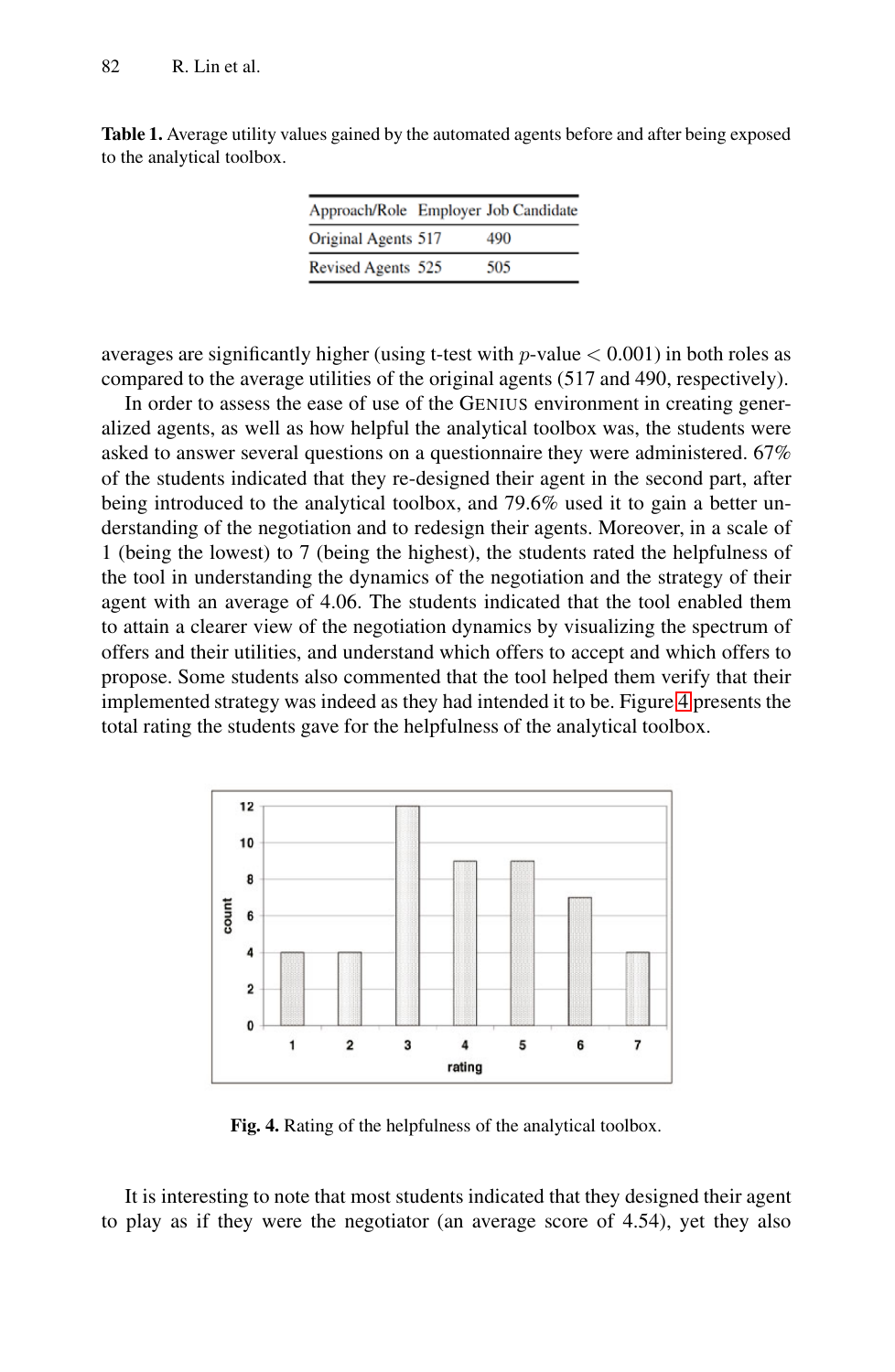indicated that the fact that they knew that their counterpart would be a computer agent and not a human affected their strategy as they tried to take advantage of this fact.

While this encouraged us as to the efficacy of the analytical toolbox as a supporting mechanism for designing automated negotiators, we still had to verify whether it could also assist in the design of generalized automated negotiators. To test the generality of the agents, we ran the revised agents in a new domain, the England-Zimbabwe domain, of which the students were unaware. However, in this domain only 32.3% of the negotiations were completed successfully, i.e., with a full agreement, as compared to almost double the amount of negotiations that were completed successfully on the known domain (64.4%). That is, while the analytical toolbox was indeed helpful to the students and assisted them in the design of their agent, it was not suffice in order to help them design an efficient general agent. Thus, we continued to devise a second experiment with repositories of domains and agents. The results of this experiment are described in the next subsection.

### **4.3.2 Experiments with Repositories of Domains and Agents**

We continued to test other aspects of GENIUS to see whether they help in the design process of agents' strategies. In this experiment, the domains also had a time effect. That is, costs were assigned to each agent, such that during the negotiation process, the agents might gain or lose utility over time. The results are summarized in Tables 2 and 3. In the first part, the students were required to design a general agent, however only one domain was given to them. The average utility scores of their agents in the Job Candidate domain were 363 for the Employer role and 336.8 for the Job Candidate role. In order to evaluate the improvement of the agents due to the logs of past negotiations in which they were matched with all other agents, we continued to run the students' revised agents in the same domain. The results of the agents in this experiment were better, yet not statistically significant (an average utility of 384.29 with a p-value  $< 0.07$  and 365.78 with a p-value  $< 0.06$  for the Employer and the Job Candidate roles, respectively). In addition, significantly more negotiations ended with a full agreement (77.3% in the first stage, as compared to 85% in the second stage, *p*-value  $< 0.05$ ).

With respect to using the repositories of agents as a means of improving an agent's strategy, 80% of the students who received the logs of their agents' past negotiations indicated that they indeed used it to improve their agents' behavior. Some noticed, thanks to the logs, that they had bugs in their strategy or that their agents' behavior was too strict and less compromising, causing too many negotiations to end with opting-out. Using this insight, they revised their agents' behavior.

To evaluate the benefits of the repositories of domains on the performance of their agent, we first matched the students' original agents against each other in the new England-Zimbabwe domain. Recall that the original agents were designed without knowledge about the new domain. We then compared these results with the results of the revised agents that had knowledge of the new domain. The average utility scores of the original agents were 302.11 for the England role and -413.57 for the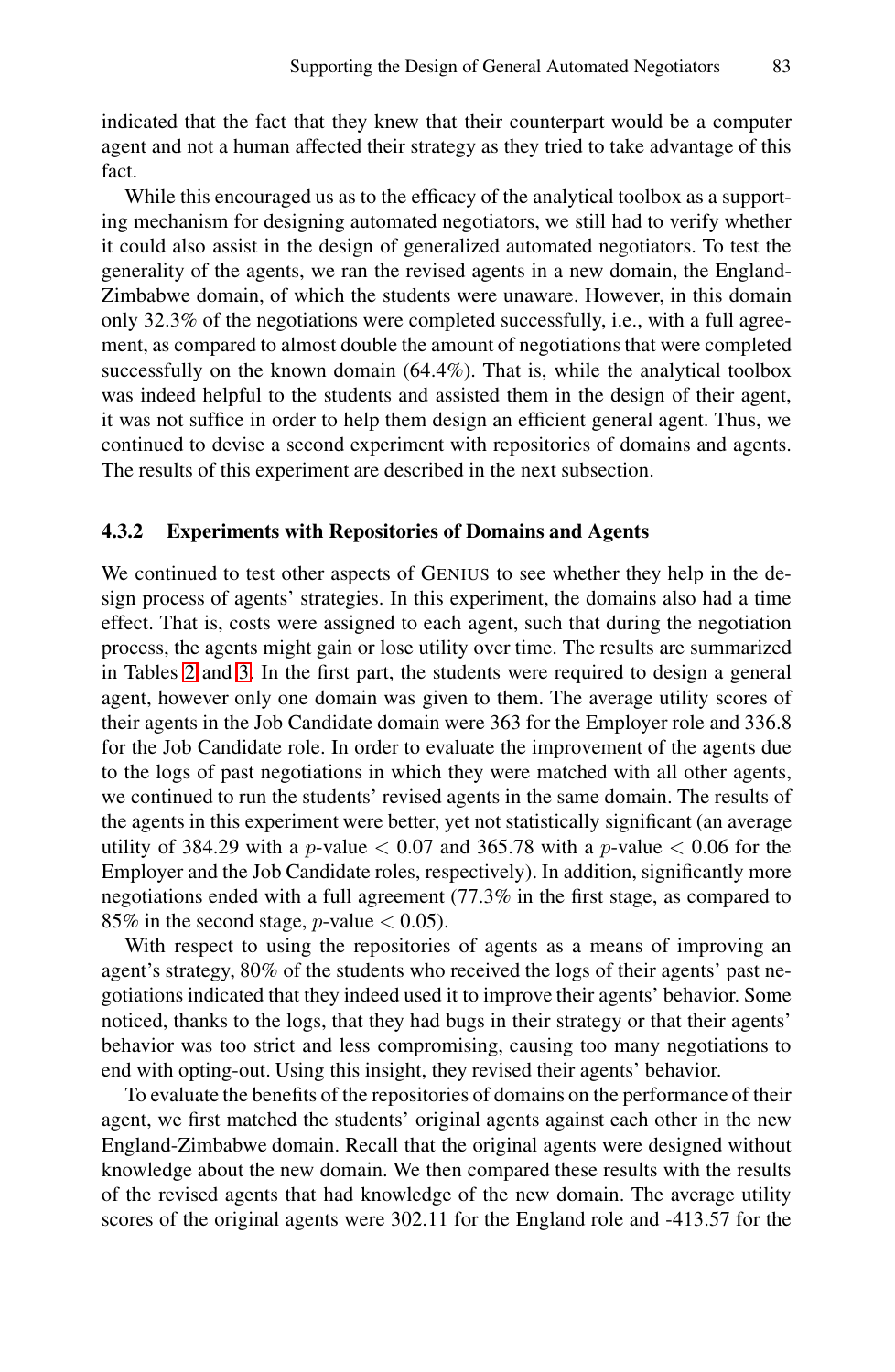**Table 2.** Average utility values gained by the automated agents before and after being exposed to logs of past negotiations.

| Approach/Role Employer Job Candidate |        |
|--------------------------------------|--------|
| Original Agents 363                  | 336.8  |
| Revised Agents 384.29                | 365.78 |

**Table 3.** Average utility values gained by the automated agents before and after being exposed to an additional domain.

| <b>England-Zimbabwe Domain</b> |           |  |  |
|--------------------------------|-----------|--|--|
| Approach/Role England Zimbabwe |           |  |  |
| Original Agents 302.11         | $-413.57$ |  |  |
| Revised Agents 369.99          | $-377.37$ |  |  |
| <b>Class Project Domain</b>    |           |  |  |
|                                |           |  |  |
| Approach/Role Bob              | Alice     |  |  |
| Original Agents 11,357         | 10.655    |  |  |

Zimbab[we](#page-10-1) [rol](#page-10-1)e. The results of the revised agents were significantly better in the case of England (an average utility of 369.99 with a *p*-value  $<$  0.03), while the utility was better, though not statistically significant, for the role of Zimbabwe (- 377.37). However, with the revised agents significantly more negotiations ended with a full agreement (39.2% in the first stage, as compared to 50.5% in the second stage,  $p$ -value  $< 0.02$ ).

To validate these results, the students' agents were then run in the Class Project domain, described in Section 4.1.3, of which they were unaware during their entire design process. We first ran the original agents in that domain, and the average utility scores of the agents were 11,357 for Bob's role and 10,655 for the Alice's role. In addition, only 66.5% of the negotiations ended with a full agreement. We then ran their revised agents against themselves. Consequently, significantly more negotiations ended with a full agreement (76.8%, p-value  $< 0.02$ ), resulting also in higher average utility values of 13,348 for Bob and 12,113 for Alice. When the agents played the role of Bob these results were also significant ( $p$ -value  $< 0.04$ ). We believe that if we had more students' designed agents the average utility values the agents achieved could have been significantly better in both roles, both in the Class Project domain and in the England-Zimbabwe domain.

In this set of experiments we also gave the students questionnaires to help qualitatively assess the efficiency of the repositories of domains and agents. The students had to rate several statements in a scale of 1 (being the lowest) to 7 (being the highest). The students indicated that their agent was more generic after the second domain was introduced. The average score for the agent's generality in the first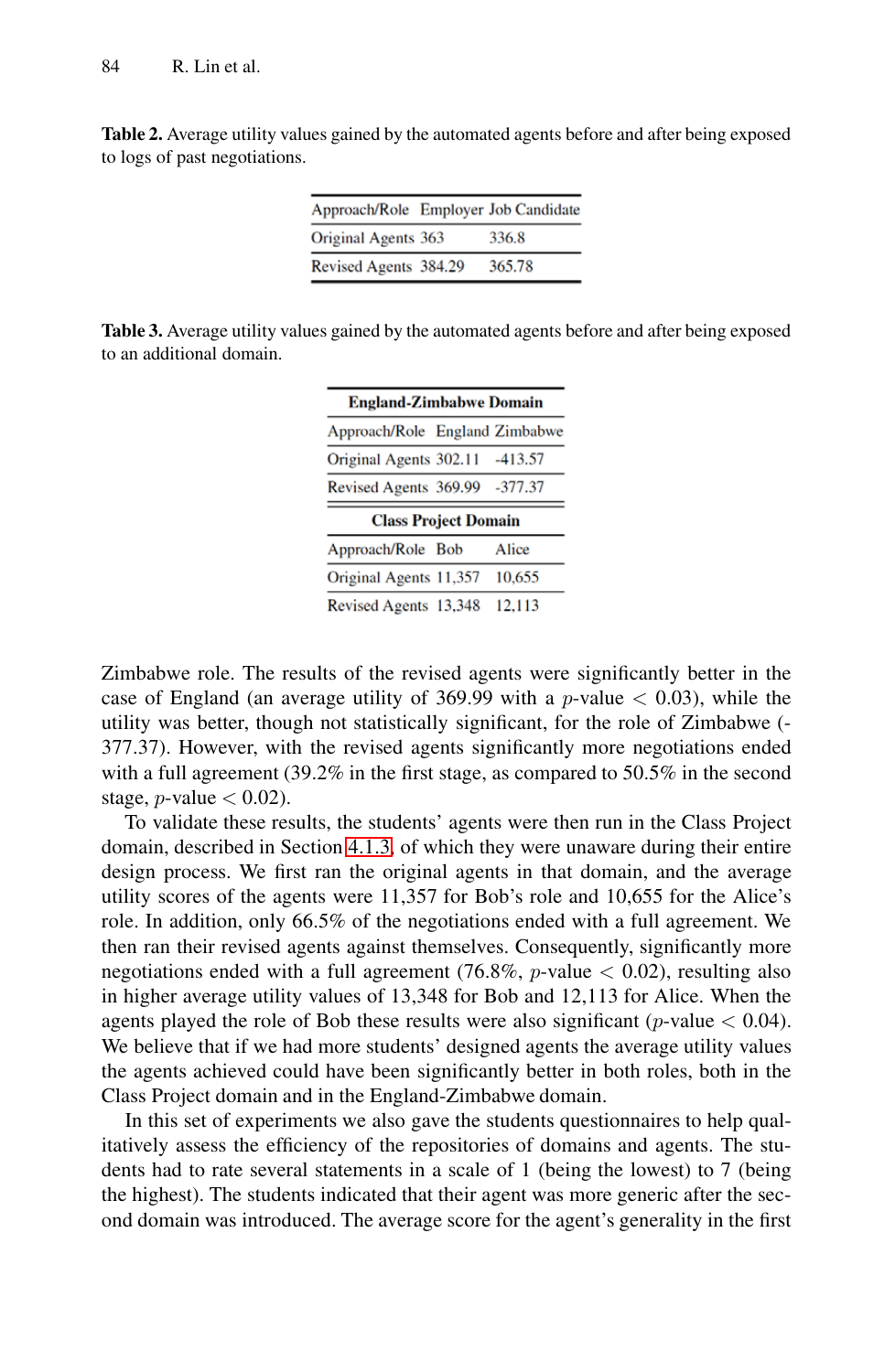stage was 5.38 compared to 6.08 for the revised version. Overall, the students rated their agents' generality as 6.0, and they asserted that their agents would succeed in playing well in other domains as well, with an average rating of 5.38.

### **5 Conclusions**

Availability of efficient general automated negotiators has two main advantages. Firstly, it minimizes the effort required for adaptation of a general automated negotiator to a new domain. Furthermore, the general automated negotiator can be used as a starting point to create a more efficient negotiator that takes into account a domain specific knowledge, e.g., available a priori information about the most likely preferences of the opponent. Secondly, a general automated negotiated agent is not biased towards domain specific features that can have negative influence on its negotiation efficiency.

This paper presents a simulation environment which supports the design of general automated negotiators. Extensive simulations with more than 60 computer science students were conducted to validate the efficacy of the simulation environment. The results show that GENIUS indeed supports the design of general automated negotiators, and even enables the designers to improve their agents' performance while retaining their generality. This is an important feature, since most of the time general automated negotiators are perceived to perform worse than agents designed specifically for a given domain.

We conducted experiments with automated agents in three distinct domains. The largest domain comprised more than 15,000 possible agreements. While this proves that the simulation environment supports repositories of domains, we did not evaluate the agents on very large domains (e.g., more than 1,000,000 agreements). Many of the automated agents the students designed took advantage of the small domains and reviewed all possible agreements. This would be infeasible in larger domains with a deadline for the negotiation or each turn in the negotiation.

Another issue for future research is the use of GENIUS for the design of automated negotiators that can successfully and efficiently negotiate with human negotiators. As we mentioned, some of the students took advantage of the fact that they were aware that their agents would be matched only with other automated agents. It would be interesting to evaluate the performance of their agents against human negotiators as well.

In future work, we plan to run complete tournaments between the agents in the repository on all available negotiation domains. This would allow us to identify the most efficient strategy currently available in the repository. In addition, we believe that efficiency of a negotiation strategy can depend on the opponent's strategy as well as on the characteristics of the negotiation domain and preference profiles. The analytical toolbox of GENIUS would allow us to identify such dependencies and understand the reasoning behind them. Logs of negotiation sessions produced by GENIUS can be used to discover patterns of negotiation behavior of the automated negotiation strategies of human negotiators.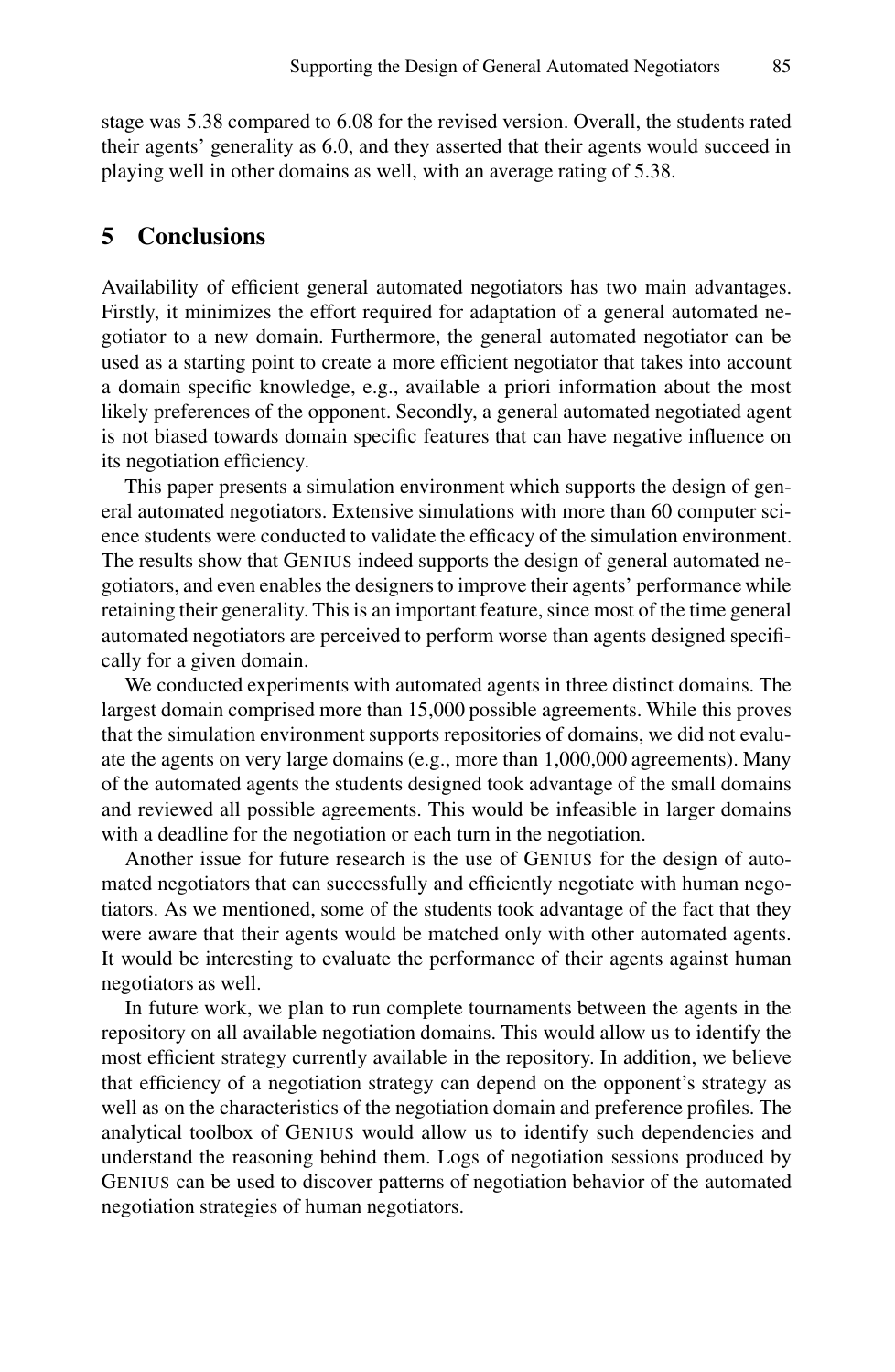We also plan to use GENIUS as a training environment to teach people negotiation concepts, such as exploration of outcome spaces, analysis of opponent's offers, making of trade-offs between issues, using concession tactics, etc. Another research direction includes the extension of GENIUS to allow for argumentation and explanation, by allowing the agents to explain its actions to people.

## <span id="page-17-1"></span>**References**

- 1. Bazerman, M.H., Neale, M.A.: Negotiator rationality and negotiator cognition: The interactive roles of prescriptive and descriptive research. In: Young, H.P. (ed.) Negotiation Analysis, pp. 109–130. The University of Michigan Press (1992)
- 2. Devaux, L., Paraschiv, C.: Bargaining on an internet agent-based market: Behavioral vs. optimizing agents. Electronic Commerce Research 1, 371–401 (2001)
- <span id="page-17-4"></span>3. Faratin, P., Sierra, C., Jennings, N.R.: Negotiation decision functions for autonomous agents. Int. Journal of Robotics and Autonomous Systems 24(3-4), 159–182 (1998)
- 4. Faratin, P., Sierra, C., Jennings, N.R.: Using similarity criteria to make trade-offs in automated negotiations. AIJ 142(2), 205–237 (2002)
- 5. Fatima, S.S., Wooldridge, M., Jennings, N.R.: A comparative study of game theoretic and evolutionary models of bargaining for software agents. Artificial Intelligence Review 23(2), 187–205 (2005)
- <span id="page-17-0"></span>6. Ficici, S., Pfeffer, A.: Modeling how humans reason about others with partial information. In: Proceedings of AAMAS 2008, pp. 315–322 (2008)
- <span id="page-17-7"></span>7. Hales, D.: Neg-o-net - a negotiation simulation test-bed. Technical Report CPM-02-109, CPM (April 2002)
- <span id="page-17-5"></span>8. Henderson, P., Crouch, S., Walters, R.J., Ni, Q.: Comparison of some negotiation algorithms using a tournament-based approach. In: Agent Technologies, Infrastructures, Tools, and Applications for E-Services, pp. 137–150 (2008)
- <span id="page-17-10"></span>9. Hindriks, K., Jonker, C., Tykhonov, D.: Negotiation dynamics: Analysis, concession tactics, and outcomes. In: Proceedings of IAT 2007, pp. 427–433 (2007)
- <span id="page-17-8"></span>10. Hindriks, K., Jonker, C., Tykhonov, D.: Towards an open negotiation architecture for heterogeneous agents. In: Klusch, M., Pěchouček, M., Polleres, A. (eds.) CIA 2008. LNCS (LNAI), vol. 5180, pp. 264–279. Springer, Heidelberg (2008)
- <span id="page-17-11"></span>11. Hindriks, K., Tykhonov, D.: Opponent modelling in automated multi-issue negotiation using bayesian learning. In: Proceedings of AAMAS 2008, pp. 331–338 (2008)
- <span id="page-17-9"></span>12. Hindriks, K., Tykhonov, D.: Towards a quality assessment method for learning preference profiles in negotiation. In: Proceeding of Workshop on Agent-based Complex Automated Negotiations, pp. 64–71 (2008)
- <span id="page-17-12"></span>13. Jonker, C., Treur, J.: An agent architecture for multi-attribute negotiation. In: Proceedings of IJCAI 2001, pp. 1195–1201 (2001)
- <span id="page-17-3"></span>14. Jonker, C.M., Robu, V., Treur, J.: An agent architecture for multi-attribute negotiation using incomplete preference information. JAAMAS 15(2), 221–252 (2007)
- <span id="page-17-2"></span>15. Karp, A.H., Wu, R., Yut Chen, K., Zhang, A.: A game tree strategy for automated negotiation. Technical Report HPL-2003-154 (2003)
- 16. Keeney, R., Raiffa, H.: Decisions with Multiple Objective: Preferences and Value Tradeoffs. John Wiley & Sons, NY (1976)
- <span id="page-17-6"></span>17. Kersten, G.E., Noronha, S.J.: Www-based negotiation support: design, implementation, and use. Decision Support Systems 25(2), 135–154 (1999)
- 18. Kraus, S.: Strategic Negotiation in Multi-Agent Environments. The MIT Press, Cambridge (2001)